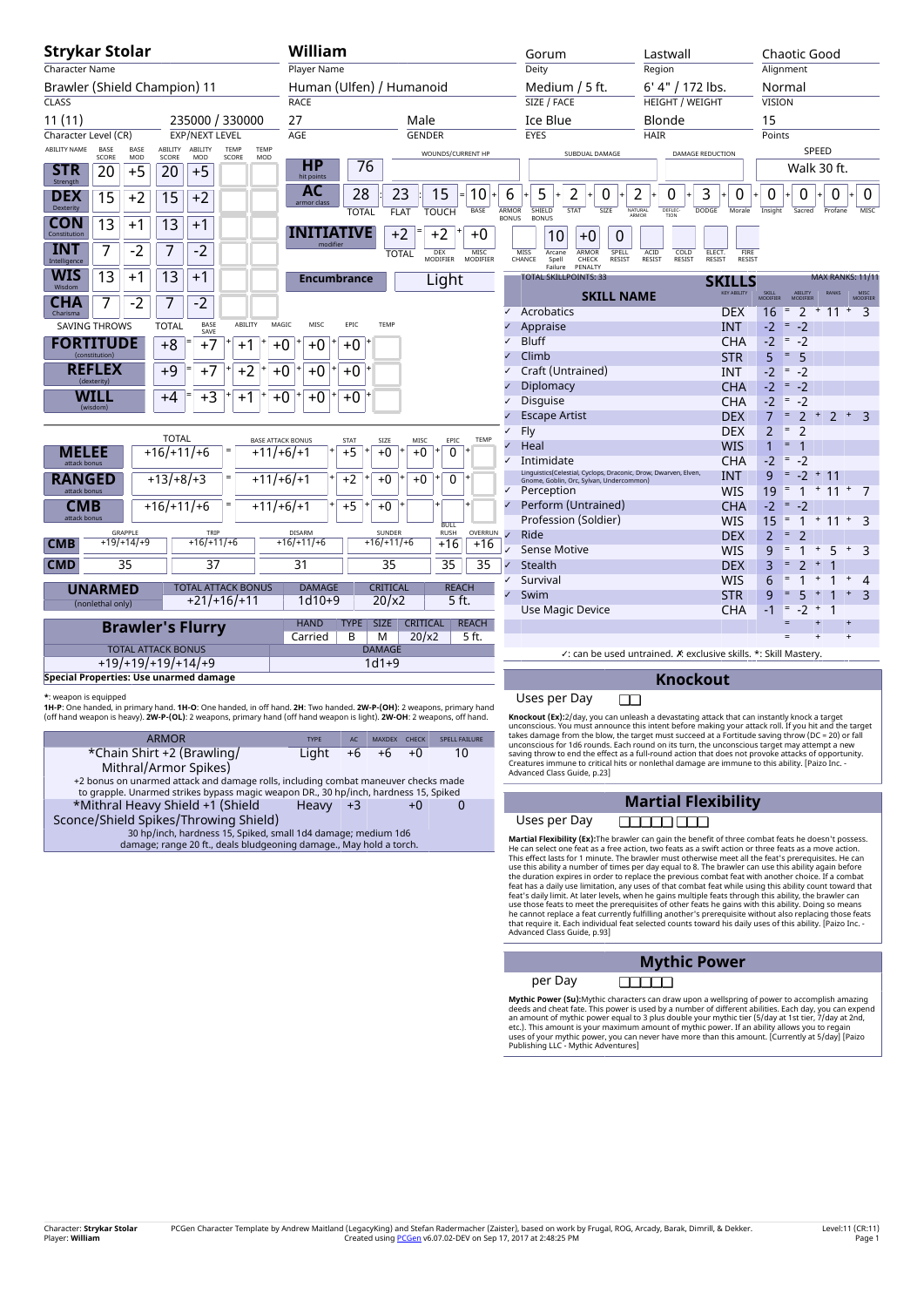|                                                                          |             | <b>EQUIPMENT</b>                                                                                                                                                                                           |                          |              |                                              |
|--------------------------------------------------------------------------|-------------|------------------------------------------------------------------------------------------------------------------------------------------------------------------------------------------------------------|--------------------------|--------------|----------------------------------------------|
| Amulet of Mighty Fists +2                                                | <b>ITEM</b> |                                                                                                                                                                                                            | LOCATION<br>Equipped     | QTY<br>1     | WT / COST<br>0/16,000                        |
| Helmet ( Skill Bonus (Competence)                                        |             |                                                                                                                                                                                                            | Equipped                 | 1            | 0/1,600                                      |
| (Perception +4))                                                         |             |                                                                                                                                                                                                            |                          |              |                                              |
| Competence bonus to selected skill of Perception   +4                    |             |                                                                                                                                                                                                            |                          |              |                                              |
| Armbands of the Brawler ( Natural                                        |             |                                                                                                                                                                                                            | Equipped                 | 1            | 1 / 8,500                                    |
| Armor Bonus (Enhancement) (+2))                                          |             |                                                                                                                                                                                                            |                          |              |                                              |
| Natural Armor bonus to armor class of +2<br><b>Belt of Tumbling</b>      |             |                                                                                                                                                                                                            | Equipped                 | 1            | 1/800                                        |
|                                                                          |             | The belt's wearer gains a +4 competence bonus on Acrobatics checks made to move through a threatened                                                                                                       |                          |              |                                              |
| square or through an enemy's space.<br>Chain Shirt +2 (Brawling/Mithral/ |             |                                                                                                                                                                                                            | Equipped                 | 1            | 12.5 / 10,150                                |
| Armor Spikes)                                                            |             |                                                                                                                                                                                                            |                          |              |                                              |
|                                                                          |             | +2 bonus on unarmed attack and damage rolls, including combat maneuver checks made to grapple. Unarmed                                                                                                     |                          |              |                                              |
| Mithral Heavy Shield +1 (Shield                                          |             | strikes bypass magic weapon DR., 30 hp/inch, hardness 15, Spiked                                                                                                                                           | Equipped                 |              | 8 / 2,081                                    |
| Sconce/Shield Spikes/Throwing                                            |             |                                                                                                                                                                                                            |                          |              |                                              |
| (Shield                                                                  |             |                                                                                                                                                                                                            |                          |              |                                              |
| damage., May hold a torch.                                               |             | 30 hp/inch, hardness 15, Spiked, small 1d4 damage; medium 1d6 damage; range 20 ft., deals bludgeoning                                                                                                      |                          |              |                                              |
| Backpack, Masterwork                                                     |             |                                                                                                                                                                                                            | Equipped                 | 1            | 4 / 50                                       |
| <b>Handy Haversack</b>                                                   |             |                                                                                                                                                                                                            | Equipped                 | 1            | 5/2,000                                      |
|                                                                          |             | 36 lbs., 2 Bedroll, 1 Waterskin, 2 Flint and Steel, 2 Sewing Needle, 1 Mug or Tankard (Clay), 4 Fishhook, 2 String (50<br>ft.), 10 Rations (Trail/Per Day), 2 Signal Whistle, 1 Pot (Iron), 1 Folding Pole |                          |              |                                              |
| Bedroll                                                                  |             |                                                                                                                                                                                                            | Handy                    | 2            | 5(10)/                                       |
|                                                                          |             |                                                                                                                                                                                                            | Haversack                |              | 0.1(0.2)                                     |
| Waterskin                                                                |             |                                                                                                                                                                                                            | Handy<br>Haversack       | 1            | 0/1                                          |
| Flint and Steel                                                          |             |                                                                                                                                                                                                            | Handy                    | 2            | 0(0)/1(2)                                    |
|                                                                          |             |                                                                                                                                                                                                            | Haversack                |              |                                              |
| Sewing Needle                                                            |             |                                                                                                                                                                                                            | Handy<br>Haversack       | 2            | 0(0)/0.5(1)                                  |
| Mug or Tankard (Clay)                                                    |             |                                                                                                                                                                                                            | Handy                    | 1            | 1/0                                          |
|                                                                          |             |                                                                                                                                                                                                            | Haversack                |              |                                              |
| Fishhook                                                                 |             |                                                                                                                                                                                                            | Handy<br>Haversack       | 4            | 0 (0) / 0.1 (0.4)                            |
| String (50 ft.)                                                          |             |                                                                                                                                                                                                            | Handy                    | 2            | 0.5(1)/0(0)                                  |
|                                                                          |             |                                                                                                                                                                                                            | Haversack                |              |                                              |
| Rations (Trail/Per Day)                                                  |             |                                                                                                                                                                                                            | Handy<br>Haversack       | 10           | 1 (10) / 0.5 (5)                             |
| 30000 00000<br>Signal Whistle                                            |             |                                                                                                                                                                                                            | Handy                    | 2            | 0(0)/0.8(1.6)                                |
|                                                                          |             |                                                                                                                                                                                                            | Haversack                |              |                                              |
| Pot (Iron)                                                               |             |                                                                                                                                                                                                            | Handy                    | 1            | 4/0.8                                        |
|                                                                          |             |                                                                                                                                                                                                            | Haversack<br>Handy       | 1            | 10/0.2                                       |
| Folding Pole                                                             |             |                                                                                                                                                                                                            | Haversack                |              |                                              |
| Pouch (Belt)                                                             |             |                                                                                                                                                                                                            | Equipped                 | 1            | 0.5/1                                        |
|                                                                          |             | 0 lbs., 10 Potion of Cure Moderate Wounds, 5 Potion of Cure Serious Wounds, 5 Potion of Bull's Strength                                                                                                    |                          | 1            | 0.5/1                                        |
| Pouch (Belt)                                                             |             |                                                                                                                                                                                                            | Equipped<br>Pouch (Belt) | 10           | 0 (0) / 300                                  |
| Potion of Cure Moderate Wounds<br>ووووو ووووو                            |             |                                                                                                                                                                                                            |                          |              | (3,000)                                      |
| Cures 2d8+3 points of damage                                             |             |                                                                                                                                                                                                            |                          |              |                                              |
| <b>Potion of Cure Serious Wounds</b>                                     |             |                                                                                                                                                                                                            | Pouch (Belt)             | 5            | 0(0)/750                                     |
| 30000<br>Cures 3d8+5 points of damage                                    |             |                                                                                                                                                                                                            |                          |              | (3,750)                                      |
| <b>Potion of Bull's Strength</b>                                         |             |                                                                                                                                                                                                            | Pouch (Belt)             | 5            | 0(0)/300                                     |
| nnnn                                                                     |             |                                                                                                                                                                                                            |                          |              | (1,500)                                      |
| +4 enhancement bonus to Strength for 3 minutes                           |             |                                                                                                                                                                                                            | Carried                  | $\mathbf{1}$ | 0/0                                          |
| <b>Brawler's Flurry</b><br>Use unarmed damage                            |             |                                                                                                                                                                                                            |                          |              |                                              |
|                                                                          |             | TOTAL WEIGHT CARRIED/VALUE                                                                                                                                                                                 | 32.5 lbs.                |              | 49,445.2qp                                   |
|                                                                          |             | <b>WEIGHT ALLOWANCE</b>                                                                                                                                                                                    |                          |              |                                              |
| Light                                                                    | 153         | <b>Medium</b>                                                                                                                                                                                              | 306                      |              | Heavy<br>460                                 |
| Lift over head                                                           | 460         | Lift off ground                                                                                                                                                                                            | 920                      |              | Push / Drag<br>2300                          |
|                                                                          |             | <b>MONEY</b>                                                                                                                                                                                               |                          |              |                                              |
|                                                                          |             |                                                                                                                                                                                                            |                          |              | Total= $0$ qp [Unspent Funds = 32,550.04 qp] |
|                                                                          |             | <b>MAGIC</b>                                                                                                                                                                                               |                          |              |                                              |
|                                                                          |             |                                                                                                                                                                                                            |                          |              |                                              |
|                                                                          |             | Languages                                                                                                                                                                                                  |                          |              |                                              |
|                                                                          |             | Celestial, Common, Cyclops, Draconic, Drow, Dwarven,<br>Elven, Gnome, Goblin, Orc, Skald, Sylvan, Undercommon                                                                                              |                          |              |                                              |
|                                                                          |             |                                                                                                                                                                                                            |                          |              |                                              |
|                                                                          |             | <b>Other Companions</b>                                                                                                                                                                                    |                          |              |                                              |
|                                                                          |             | Archetypes                                                                                                                                                                                                 |                          |              |                                              |
| <b>Shield Champion</b>                                                   |             |                                                                                                                                                                                                            |                          |              | [Paizo Inc. - Advanced                       |
|                                                                          |             |                                                                                                                                                                                                            |                          |              | Class Guide, p.86]                           |
|                                                                          |             | Stalwart in battle, a shield champion has perfected an entire martial discipline<br>relying on only her hand-to-hand fighting skills and her ever-present shield. What                                     |                          |              |                                              |
|                                                                          |             | she forgoes in weapon versatility and improved combat maneuvering, she makes                                                                                                                               |                          |              |                                              |

**Traits Militia Veteran (any town or village) (Survival) [Paizo Inc. - Advanced Player's Guide, p.332]** Your first job was serving in a civilian militia in your home town. Skills learned through daily drilling and protecting your fellow townsfolk gave you special insight into military life. Select one of the following skills - Profession (Soldier), Ride, or Survival. You gain a +1 trait bonus on that skill, and it is always a class skill for you.<br>Shield-Trained (Gorum) **Shield-Trained (Gorum) [Paizo Inc. - Inner Sea Gods, p.222]** [Not Implemented]You were trained to use shields as weapons. Heavy and light shields are considered simple weapons rather than martial weapons for you. Heavy shields are considered light weapons for you. Special Attacks **Brawler's Flurry (Ex) [Paizo Inc. - Advanced Class Guide, p.23]** Starting at 2nd level, a brawler can make a brawler's flurry as a full-attack action. When doing so, a brawler has the Two-Weapon Fighting feat when attacking with any combination of unarmed strikes, weapons from the close fighter weapon group, or weapons with the "monk" special feature. She does not need to use two different weapons to use this ability. A brawler applies her full Strength modifier to her damage rolls for all attacks made with brawler's flurry, whether the attacks are made with an off-hand weapon or a weapon wielded in both hands. A brawler can substitute disarm, sunder, and trip combat maneuvers for unarmed attacks as part of brawler's flurry. A brawler with natural weapons can't use such weapons as part of brawler's flurry, nor can she make natural weapon attacks in addition to her brawler's flurry attacks. At 8th level, the brawler gains use of the Improved Two- Weapon Fighting feat when using brawler's flurry. At 15th level, she gains use of the Greater Two-Weapon Fighting feat when using brawler's flurry. You can make a flurry of blows as a full-attack action. When doing so, you may make two additional attacks using any combination of unarmed strikes, weapons from the close fighter weapon group or monk weapons as if using the Two-Weapon Fighting and Improved Two-Weapon Fighting feats. You may substitute any of these attacks for a disarm, sunder or trip combat maneuver. You cannot use Brawler's Flurry with natural weapons. **Close Weapon Mastery (Ex) [Paizo Inc. - Advanced Class Guide, p.23]** When wielding a close weapon, she uses the unarmed strike damage of a brawler 4 levels lower instead of the base damage for that weapon. This must be declared before the attack roll is made. When wielding a close weapon, you may treat its base damage as 1d8 (you may apply any effects that increase your unarmed damage dice). **Fleet Charge [Paizo Publishing LLC - Mythic Adventures]** As a swift action, you can expend one use of mythic power to move up to your speed. At any point during this movement, you can make a single melee or ranged attack at your highest attack bonus, adding your tier to the attack roll. This is in addition to any other attacks you make this round. Damage from this attack bypasses all damage reduction.<br>Knockout (Ex) **Knockout (Ex) [Paizo Inc. - Advanced Class Guide, p.23]** 2/day, you can unleash a devastating attack that can instantly knock a target unconscious. You must announce this intent before making your attack roll. If you hit and the target takes damage from the blow, the target must succeed at a Fortitude saving throw (DC = 20) or fall unconscious for 1d6 rounds. Each round on its turn, the unconscious target may attempt a new saving throw to end the effect as a full-round action that does not provoke attacks of opportunity. Creatures immune to critical hits or nonlethal damage are immune to this ability.<br>Paizo Inc. -**[Paizo Inc. - Advanced Class Guide, p.87]** A shield champion can throw a shield so it ricochets off her target (and possibly  $|$ other solid objects) to return to her at the end of her turn. This ability functions whether or not the shield champion hits her opponent or moves on her turn. The shield deals no damage to targets it bounces off other than the original target of the shield champion's attack. Other circumstances can prevent the shield from returning to the shield champion, such as an opponent using a readied action to catch the shield, or the shield sticking to a mimic's adhesive. The shield champion can opt to not have a thrown shield return to her, in which case it falls to the

ground as it normally would. If the shield has the returning weapon special ability, she can use either that or this ability. If a shield champion has additional attacks from a high base attack bonus, these additional attacks can be ricochets off an  $|$ earlier target. The distance to each additional target adds to the total range of the shield, and range penalties apply, but there are no additional penalties for attacking in this manner. Because ricocheting attacks are treated as separate  $\overline{\phantom{a}}$  attacks, effects and modifiers that only apply to one attack roll (such as true strike) only apply to the first attack and not to the others. A shield champion can throw a shield as part of a brawler's flurry. A shield champion gains Greater Shield Focus

A shield champion can throw a heavy or light shield as a normal (nonimprovised) thrown weapon with a range increment of 10 feet or the shield's range increment, whichever is greater. The thrown shield deals the same damage as a shield bash, and any damage increases from shield spikes apply to this attack. A shield champion is treated as having the Far Shot feat for the purpose of determining range increment penalties for throwing a shield. A shield champion

## Character: **Strykar Stolar**

turn her defense into a weapon.

Player: **William**

up for in her ability to turn her defense into a weapon. Stalwart in battle, a shield champion has perfected an entire martial discipline relying on only her handto-hand fighting skills and her ever-present shield. What she forgoes in weapon versatility and improved combat maneuvering, she makes up for in her ability to

[PCGen](http://pcgen.org/) Character Template by Andrew Maitland (LegacyKing) and Stefan Radermacher (Zaister), based on work by Frugal, ROG, Arcady, Barak, Dimrill, & Dekker.<br>Created using <u>PCGen</u> v6.07.02-DEV on Sep 17, 2017 at 2:48:25 PM

as a bonus feat.<br>Throw Shield (Ex)

**Throw Shield (Ex) [Paizo Inc. - Advanced Class Guide, p.86]**

Level:11 (CR:11) Page 2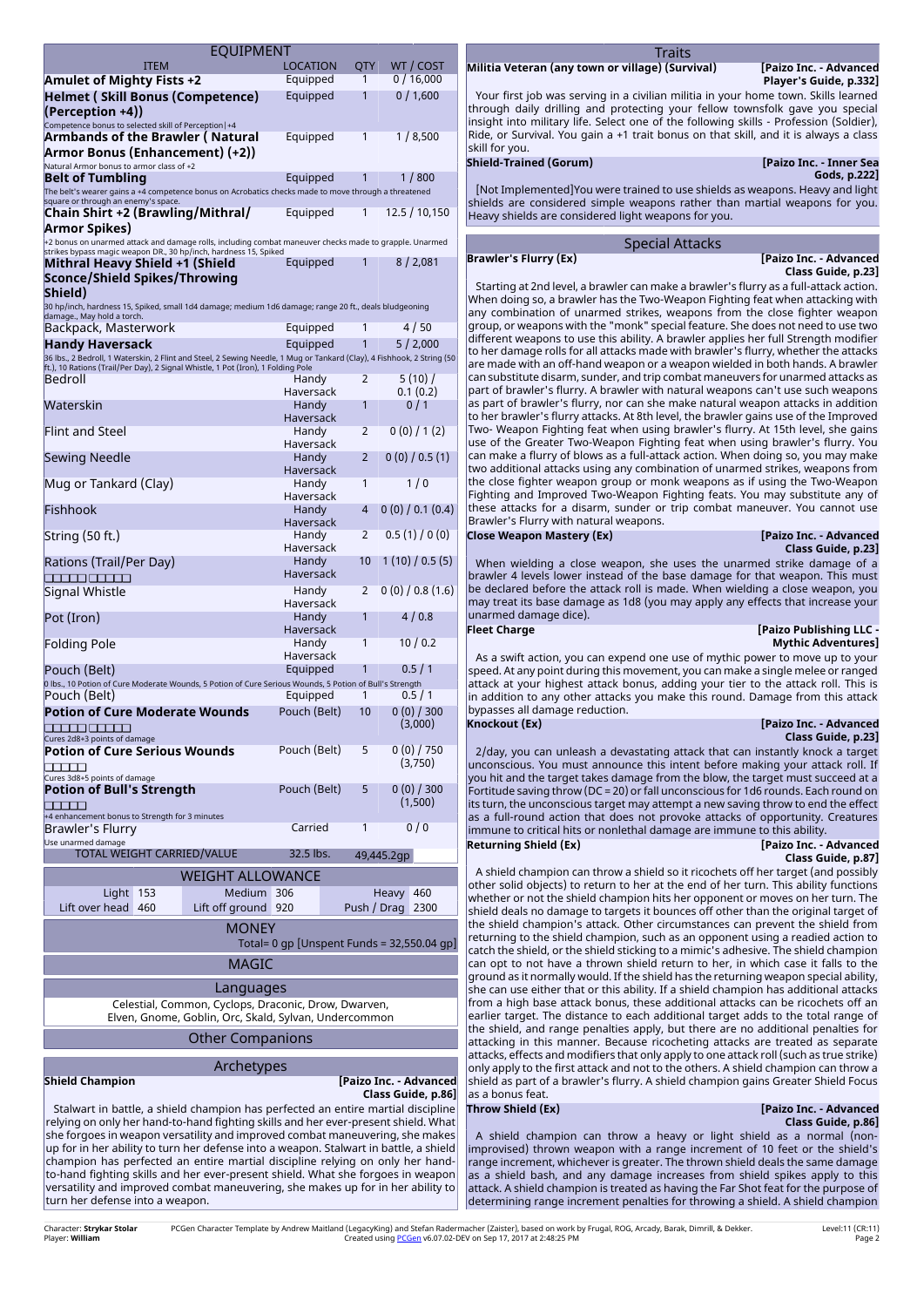can use a thrown shield to perform a bull rush, dirty trick, disarm, reposition, or trip combat maneuver as if she were making a melee shield bash attack. A shield champion gains Shield Master as a bonus feat.

| <b>Special Qualities</b>                                                                                                                                                                                                                                                                                                                                                                                                         |                                       |
|----------------------------------------------------------------------------------------------------------------------------------------------------------------------------------------------------------------------------------------------------------------------------------------------------------------------------------------------------------------------------------------------------------------------------------|---------------------------------------|
| <b>AC Bonus (Ex)</b><br>[Paizo Inc. - Advanced                                                                                                                                                                                                                                                                                                                                                                                   | Class Guide, p.23]                    |
| When wearing light or no armor, a brawler adds 2 AC as a dodge bonus to her<br>Armor Class. If a brawler is helpless or immobilized, she loses this bonus.                                                                                                                                                                                                                                                                       |                                       |
| Always a Chance (Ex)<br><b>[Paizo Publishing LLC -</b><br><b>Mythic Adventures]</b>                                                                                                                                                                                                                                                                                                                                              |                                       |
| You don't automatically miss when you roll a 1 on an attack roll.                                                                                                                                                                                                                                                                                                                                                                |                                       |
| <b>Bonus Feat</b>                                                                                                                                                                                                                                                                                                                                                                                                                | [Paizo Inc. - Core<br>Rulebook, p.27] |
| Humans select one extra feat at 1st level.                                                                                                                                                                                                                                                                                                                                                                                       |                                       |
| [Paizo Inc. - Advanced<br><b>Bonus Feats</b>                                                                                                                                                                                                                                                                                                                                                                                     | <b>Class Guide]</b>                   |
| At 2nd level and every 3 levels thereafter, a brawler gains a bonus combat feat in<br>addition to those gained from normal advancement. These bonus feats must be<br>ones that affect or improve her defenses or melee attacks. The brawler must meet<br>the prerequisites of the selected bonus combat feat. Upon reaching 5th level and<br>every 3 levels thereafter, a brawler can choose to learn a new bonus combat feat in |                                       |
| place of a bonus combat feat she has already learned. In effect, the brawler loses<br>the bonus combat feat in exchange for the new one. The old feat cannot be one<br>that was used as a precedurist for another feat prestige slass or other ability. $\Lambda$                                                                                                                                                                |                                       |

that was used as a prerequisite for another feat, prestige class, or other ability. A brawler can only change one feat at any given level, and must choose whether or not to swap the feat at the time she gains a new bonus combat feat for the level.<br>Brawler's Cunning (Ex) [Paizo Inc. - Advanced **Brawler's Cunning (Ex) Class Guide, p.23]**

If the brawler's Intelligence score is less than 13, it counts as 13 for the purpose of meeting the prerequisites of combat feats. **Champion [Paizo Publishing LLC -**

**Mythic Adventures]**

Unparalleled in combat, the champion stands triumphant on the battlefield, surrounded by bruised and broken foes. The abilities of the champion allow him to deliver strikes more accurately, perform astounding combat maneuvers, and move effortlessly around the battlefield. Characters with a high Strength score will find this path extremely useful, as will those with a high Constitution score. The path of the champion is suitable for characters who rely on martial arms and combat maneuvers.<br>Hard to Kill (Ex)

**Hard to Kill (Ex) [Paizo Publishing LLC - Mythic Adventures]**

Whenever you're below 0 hit points, you automatically stabilize without needing to attempt a Constitution check. If you have an ability that allows you to act while below 0 hit points, you still lose hit points for taking actions, as specified by that ability. Bleed damage still causes you to lose hit points when below 0 hit points. In addition, you don't die until your total number of negative hit points is equal to or greater than double your Constitution score. **Martial Flexibility (Ex) [Paizo Inc. - Advanced**

# **Class Guide, p.93]**

The brawler can gain the benefit of three combat feats he doesn't possess. He can select one feat as a free action, two feats as a swift action or three feats as a move action. This effect lasts for 1 minute. The brawler must otherwise meet all the feat's prerequisites. He can use this ability a number of times per day equal to 8. The brawler can use this ability again before the duration expires in order to replace the previous combat feat with another choice. If a combat feat has a daily use limitation, any uses of that combat feat while using this ability count toward that feat's daily limit. At later levels, when he gains multiple feats through this ability, the brawler can use those feats to meet the prerequisites of other feats he gains with this ability. Doing so means he cannot replace a feat currently fulfilling another's prerequisite without also replacing those feats that require it. Each individual feat selected counts toward his daily uses of this ability.

### **Martial Training (Ex) [Paizo Inc. - Advanced**

# **Class Guide, p.23]**

A brawler counts her total brawler levels as both fighter levels and monk levels for the purpose of qualifying for feats. She also counts as both a fighter and a monk for feats and magic items that have different effects based on whether the character has levels in those classes (such as Stunning Fist and a monk's robe). This ability does not automatically grant feats normally granted to fighters and monks based on class level, namely Stunning Fist.<br>Mythic Power (Su)

### **Mythic Power (Su) [Paizo Publishing LLC - Mythic Adventures]**

Mythic characters can draw upon a wellspring of power to accomplish amazing deeds and cheat fate. This power is used by a number of different abilities. Each day, you can expend an amount of mythic power equal to 3 plus double your mythic tier (5/day at 1st tier, 7/day at 2nd, etc.). This amount is your maximum amount of mythic power. If an ability allows you to regain uses of your mythic power, you can never have more than this amount. [Currently at 5/day]

### **Mythic Surge (Su) [Paizo Publishing LLC - Mythic Adventures]**

You can call upon your mythic power to overcome difficult challenges. You can expend one use of mythic power to increase any d20 roll you just made by rolling 1d6 and adding it to the result. Using this ability is an immediate action taken after the result of the original roll is revealed. This can change the outcome of the roll.<br>Muthic Tier 01 **Mythic Tier 01 [Paizo Publishing LLC - Mythic Adventures]**

You have reached Mythic Tier 1 **Returning Shield (Ex) [Paizo Inc. - Advanced**

# **Class Guide, p.87]**

A shield champion can throw a shield so it ricochets off her target (and possibly other solid objects) to return to her at the end of her turn. This ability functions whether or not the shield champion hits her opponent or moves on her turn. The shield deals no damage to targets it bounces off other than the original target of the shield champion's attack. Other circumstances can prevent the shield from returning to the shield champion, such as an opponent using a readied action to catch the shield, or the shield sticking to a mimic's adhesive. The shield champion can opt to not have a thrown shield return to her, in which case it falls to the ground as it normally would. If the shield has the returning weapon special ability, she can use either that or this ability. If a shield champion has additional attacks from a high base attack bonus, these additional attacks can be ricochets off an earlier target. The distance to each additional target adds to the total range of the shield, and range penalties apply, but there are no additional penalties for attacking in this manner. Because ricocheting attacks are treated as separate attacks, effects and modifiers that only apply to one attack roll (such as true strike) only apply to the first attack and not to the others. A shield champion can throw a shield as part of a brawler's flurry. A shield champion gains Greater Shield Focus as a bonus feat.<br>Skilled

| Skilled                                                                     |  |  |  |  | - IPaizo Inc. - Core |  |
|-----------------------------------------------------------------------------|--|--|--|--|----------------------|--|
|                                                                             |  |  |  |  | Rulebook, p.27       |  |
| Humans gain an additional skill rank at first level and one additional rank |  |  |  |  |                      |  |
| whenever they gain a level.                                                 |  |  |  |  |                      |  |

**Throw Shield (Ex) [Paizo Inc. - Advanced Class Guide, p.86]**

A shield champion can throw a heavy or light shield as a normal (nonimprovised) thrown weapon with a range increment of 10 feet or the shield's range increment, whichever is greater. The thrown shield deals the same damage as a shield bash, and any damage increases from shield spikes apply to this attack. A shield champion is treated as having the Far Shot feat for the purpose of determining range increment penalties for throwing a shield. A shield champion can use a thrown shield to perform a bull rush, dirty trick, disarm, reposition, or trip combat maneuver as if she were making a melee shield bash attack. A shield champion gains Shield Master as a bonus feat. **Weapon and Armor Proficiency** 

| Traizo Inc. - Advanced |                     |
|------------------------|---------------------|
|                        | <b>Class Guide]</b> |

A brawler is proficient with all simple weapons plus the handaxe, short sword, and weapons from the close fighter weapon group. She is proficient with light armor, and shields (except tower shields).

whenever they gain a level.<br>Throw Shield (Ex)

**Weapon and Armor Proficiency [Paizo Inc. - Advanced Class Guide, p.86]**

A shield champion is proficient with all simple weapons and with shields as weapons. She is also proficient with light armor, and with bucklers, light shields, and heavy shields. This replaces the brawler's weapon and armor proficiencies.

| +1 Skill Rank (Linguistics, Linguistics, Linguistics, | [Paizo Inc. - Core |
|-------------------------------------------------------|--------------------|
| Linguistics, Linguistics, Linguistics, Linguistics,   | <b>Rulebook</b>    |
| Linguistics, Linguistics, Linguistics, Linguistics,   |                    |
| Profession (Soldier), Profession (Soldier),           |                    |
| Profession (Soldier), Profession (Soldier),           |                    |
| Profession (Soldier), Profession (Soldier),           |                    |
| Profession (Soldier), Profession (Soldier),           |                    |
| Profession (Soldier), Profession (Soldier),           |                    |
| <b>Profession (Soldier))</b>                          |                    |
|                                                       |                    |

GM awarded PC with +1 skill rank (won't exceed max ranks).

|  | Feats                                                                        |
|--|------------------------------------------------------------------------------|
|  | [Paizo Inc. - Core<br><b>Dodge</b>                                           |
|  | Rulebook, p.122]                                                             |
|  | Your training and reflexes allow you to react swiftly to avoid an opponent's |
|  | lattack.                                                                     |

You gain a +1 dodge bonus to your AC. A condition that makes you lose your Dex bonus to AC also makes you lose the benefits of this feat.

| <b>Improved Shield Bash</b>                                                  | <b>[Paizo Inc. - Core</b><br>Rulebook, p.128] |
|------------------------------------------------------------------------------|-----------------------------------------------|
| You can protect yourself with your shield, even if you use it to attack.     |                                               |
| When you perform a chield bach you may still apply the chield's shield henve |                                               |

When you perform a shield bash, you may still apply the to your AC.

### **Missile Shield [Paizo Inc. - Advanced Player's Guide, p.165]**

You are skilled at deflecting ranged attacks with your shield.

You must be using a light, heavy, or tower shield to use this feat. Once per round when you would normally be hit with an attack from a ranged weapon (not including spell effects, natural attacks, or massive ranged weapons), you may deflect it so that you take no damage, as if you had the Deflect Arrows feat. You must be aware of the attack and not flat-footed. **Power Attack [Paizo Inc. - Core**

**Rulebook, p.131]**

You can make exceptionally deadly melee attacks by sacrificing accuracy for strength.

You can choose to take a -3 penalty on all melee attack rolls and combat maneuver checks to gain a +6 bonus on all melee damage rolls. This bonus to damage is increased by half (+50%) if you are making an attack with a two-handed weapon, a one handed weapon using two hands, or a primary natural weapon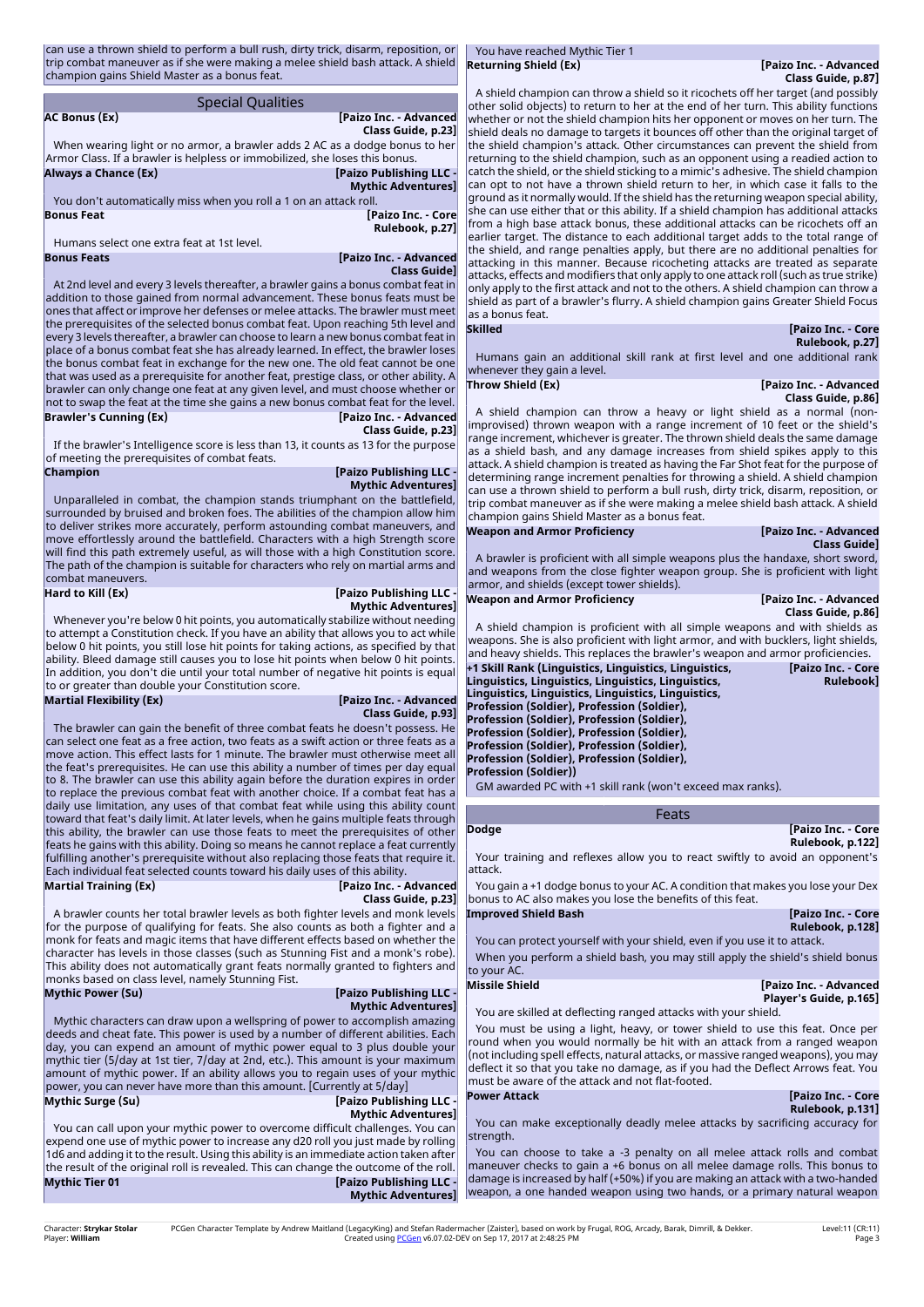that adds 1-1/2 times your Strength modifier on damage rolls. This bonus to damage is halved (-50%) if you are making an attack with an off-hand weapon or secondary natural weapon. You must choose to use this feat before making an attack roll, and its effects last until your next turn. The bonus damage does not apply to touch attacks or effects that do not deal hit point damage.<br>Pummeling Charge [19] **[Paizo Inc. - Advanced** 

**Class Guide, p.154]**

Your charge ends with a mighty haymaker.

You can charge and make a full attack or flurry of blows at the end of your charge as part of the charge action. You can use Pummeling Charge in this way only if all of your attacks qualify for using Pummeling Style against a single target.; Normal: You cannot make a full attack on a charge.<br>**Pummeling Style** 

### **[Paizo Inc. - Advanced Class Guide, p.154]**

Your unarmed strikes weave together in an effortless combo, focusing on the spots you've weakened with the last hit.

Whenever you use a full-attack action or flurry of blows to make multiple attacks against a single opponent with unarmed strikes, total the damage from all hits before applying damage reduction. This ability works only with unarmed strikes, no matter what other abilities you might possess.<br>Saving Shield

### **Saving Shield [Paizo Inc. - Advanced Player's Guide, p.168]**

You def lect attacks that could mean your ally's death.

Whenever an adjacent ally is the target of an attack, you can, as an immediate action, grant that adjacent ally a +2 shield bonus to AC. You must be wielding a light shield, heavy shield, or tower shield to use this feat. **Shield Focus [Paizo Inc. - Core**

You are skilled at deflecting blows with your shield.

Increase the AC bonus granted by any shield you are using by 1.<br>Shield Focus (Mythic) [Paizo Pu

**Shield Focus (Mythic) [Paizo Publishing LLC - Mythic Adventures]**

**Rulebook, p.133]**

Add shield bonus and shield's enhancement's bonus to touchAC

Add your shield bonus and your shield's enhancement bonus to your touch AC. As an immediate action, you can expend one use of mythic power to add your shield bonus and your shield's enhancement bonus on a Fortitude or Reflex save just before you roll it.<br>**Shield Slam** 

### **Shield Slam [Paizo Inc. - Core Rulebook, p.133]**

In the right position, your shield can be used to send opponents flying. Any opponents hit by your shield bash are also hit with a free bull rush attack, substituting your attack roll for the combat maneuver check (see Chapter 8). This bull rush does not provoke an attack of opportunity. Opponents who cannot move back due to a wall or other surface are knocked prone after moving the maximum possible distance. You may choose to move with your target if you are able to take a 5-foot step or to spend an action to move this turn.

| <b>Two-Weapon Fighting</b> | [Paizo Inc. - Core |
|----------------------------|--------------------|
|                            | Rulebook, p.136]   |

You can fight with a weapon in each of your hands. You can make one extra attack each round with the secondary weapon.

Your penalties on attack rolls for fighting with two weapons are reduced. The penalty for your primary hand lessens by 2 and the one for your off hand lessens by 6. See Two-Weapon Fighting in Chapter 8.

## **Weapon Focus (Unarmed Strike) [Paizo Inc. - Core**

**Rulebook, p.136]** You are especially good at using your chosen weapon.

You gain a +1 bonus on all attack rolls you make using the selected weapon.

**Improved Unarmed Strike [Paizo Inc. - Core**

You are skilled while fighting unarmed.

You are considered to be armed even when unarmed-you do not provoke attacks of opportunity when you attack foes while unarmed. Your unarmed strikes can deal lethal or nonlethal damage, at your choice. **Greater Shield Focus (Granted) [Paizo Inc. - Core**

**Rulebook, p.125]**

**Rulebook, p.128]**

You are skilled at deflecting blows with your shield.

Increase the AC bonus granted by any shield you are using by 1. This bonus stacks with the bonus granted by Shield Focus.

**Shield Master (Granted) [Paizo Inc. - Core**

## **Rulebook, p.133]**

Your mastery of the shield allows you to fight with it without hindrance. You do not suffer any penalties on attack rolls made with a shield while you are wielding another weapon. Add your shield's shield bonus to attacks and damage rolls made with the shield as if it was an enhancement bonus.

### **Proficiencies**

Battle Aspergillum, Bayonet, Blowgun, Boar Spear, Brass Knuckles, Cestus, Club, Crossbow (Heavy), Crossbow (Light), Dagger, Dagger (Chain), Dagger (Punching), Dart, Gaff, Gauntlet, Gauntlet (Spiked), Grapple, Hair, Hanbo, Javelin, Longspear, Mace (Heavy), Mace (Light), Mere Club, Morningstar, Quarterstaff, Rock, Shieldbash, Shortspear, Sickle, Sling, Spear, Spear (Boar), Spells (Ray), Spells (Touch), Splash Weapon, Stake, Unarmed Strike, Underwater Crossbow (Heavy), Underwater Crossbow (Light)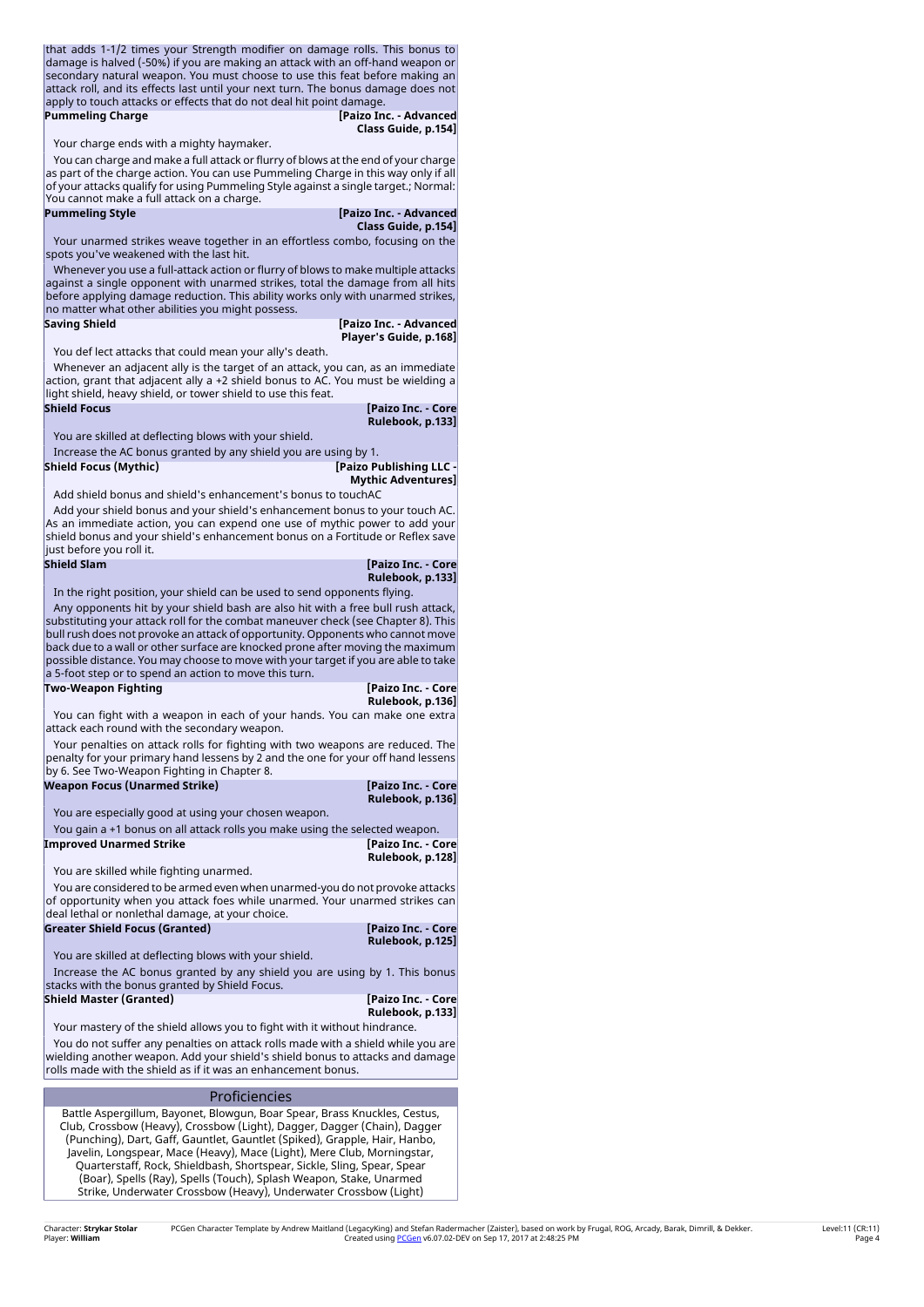# Strykar Stolar

| <b>Perginal</b><br>,,,,            |
|------------------------------------|
| Human (Ulfen)                      |
| <b>RACE</b>                        |
| 27                                 |
| <b>AGE</b>                         |
| Male                               |
| <b>GENDER</b>                      |
|                                    |
| <b>VISION</b>                      |
| <b>Chaotic Good</b>                |
| <b>ALIGNMENT</b>                   |
| Ambidextrous                       |
| <b>DOMINANT HAND</b>               |
| 6' 4''                             |
| <b>HEIGHT</b>                      |
| 172 lbs.                           |
| <b>WEIGHT</b>                      |
| Ice Blue                           |
| <b>EYE COLOUR</b>                  |
|                                    |
| <b>SKIN COLOUR</b>                 |
| Blonde,                            |
| <b>HAIR / HAIR STYLE</b>           |
| <b>PHOBIAS</b>                     |
|                                    |
| PERSONALITY TRAITS                 |
|                                    |
| <b>INTERESTS</b>                   |
|                                    |
| <b>SPOKEN STYLE / CATCH PHRASE</b> |
|                                    |
| RESIDENCE                          |
| <b>LOCATION</b>                    |
| Lastwall                           |
| <b>REGION</b>                      |
| Gorum                              |
| <b>DEITY</b>                       |
| Humanoid                           |
| Race Type                          |
|                                    |

# Race Sub Type **Description: Biography:**

Ulfric Longshadow (Ranger) and Hege Frost-Touched (Wind Sister/ Ranger) made their way to Longwall after years adventuring together as members of the pathfinder society to assist in the defense against an Orc Invasion.

After many years they settled down there raising young Strykar in the forest not more than 15 miles from the Vigal city walls.

In a raid from Belkzen a small army of Orcs on their way to raid the nearby city fell upon the family in the forest Ulfric forced his wife Hege to carry their young son and go warn the city and keep Stryker safe while Ulfric tried to harry them from the trees and slow them down.

An Archer with the invaders managed a long range shot to the wing of Hege's griffin knocking the 3 of them from the air,

Hege cries out in the fall while she cradled her young son so that she takes the brunt of the fall.

Soldiers on watch from the city saw the fall and heard Hege call out and they raise the alarm. One of the mercenary captains near the gate with some of his men ran out to assist.

The captain a half orc named Gorok Stolar ( Brawler, Shield Champion) and his men made there way towards the area where Hege fell and they hear the Orc troops trampling in the forest, He and his men find the fallen and dieing form of Hege and guard the woman and the injured child.

During the combat Strykar watches as Gorok is dispatching Orc afer Orc bare handed while using his shield to defend his allies and Strykar and his mother.

After some time more troops from the city come and clear out the remaining Orcs and in the aftermath someone finds Strykar's father impaled on a orcish pike surrounded by a half dozen dead orcs filled with arrows and his broken long bow at his feet and his hunting knife gripped in his dead hands.